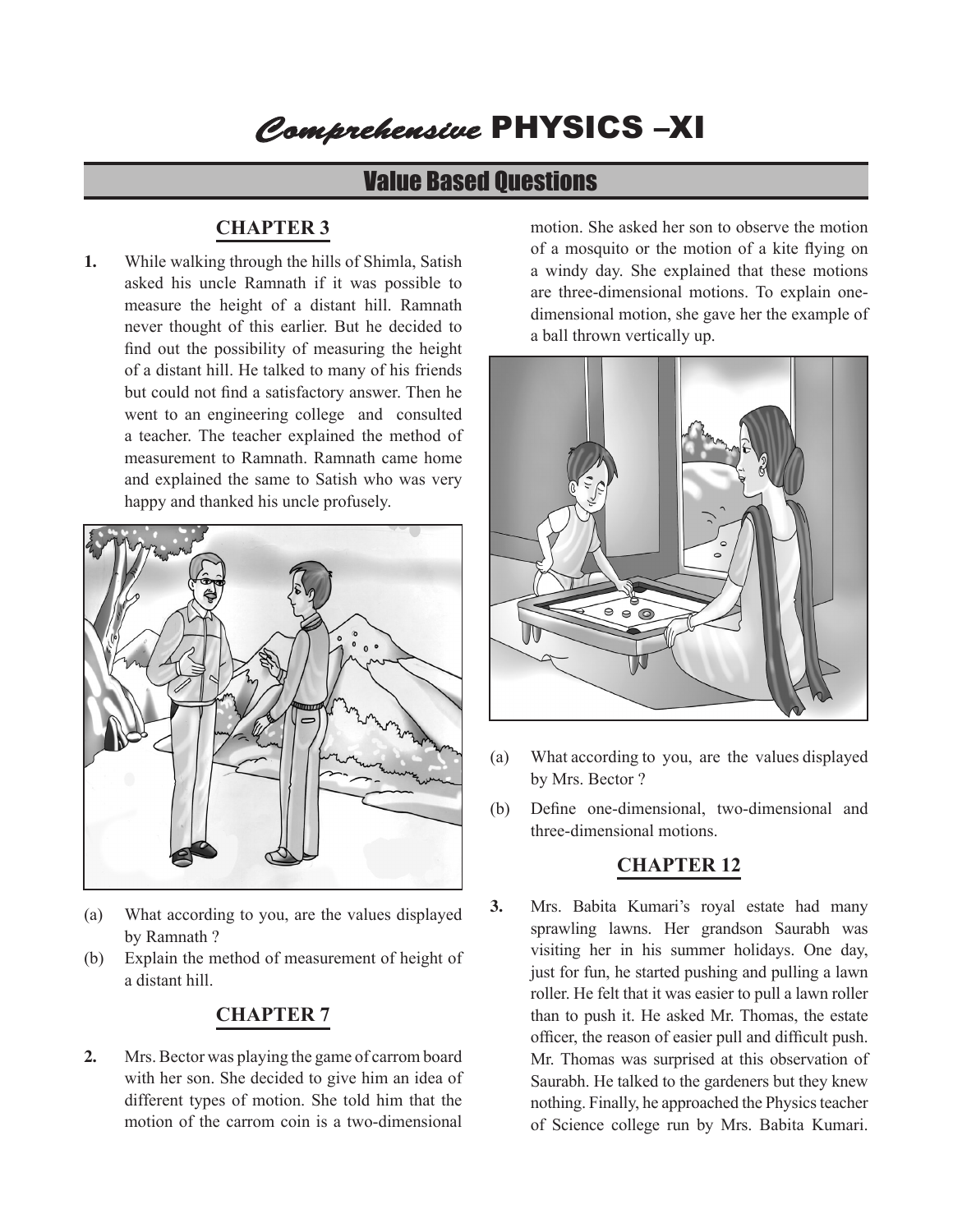The Physics teacher explained to Thomas that there is more friction at the time of pushing as compared to the friction at the time of pulling. Thomas explained this fact to Saurabh. Saurabh was overjoyed and thanked Thomas.



- (a) What according to you, are the values displayed by Thomas ?
- (b) Why is it easier to pull a body than to push it ?

### **CHAPTER 19**

**4.** Raj accompanied his father Neeraj to the car repair workshop. He saw a car on a big platform. Both the platform and car were being lifted up by a mechanic by applying force on a small piston. Raj was surprised to see this. He invited the attention of his father to this. Raj asked his father as to how is it possible to lift such a heavy object like a car by applying only a small force. Neeraj talked to the mechanic about this but the mechanic did not know anything as to what makes it possible to lift the car. Neeraj talked to many people but drew a blank. One day Neeraj was shifting channels on his TV when he saw a programme of hydraulic lifts on a Science channel. Neeraj started watching and recorded the programme. Now he had the clear concept of hydraulic lifts. When

Raj came back from school, Neeraj showed the recorded programme to him. Raj was so excited to see the programme that he told his father that he wants to become a hydraulic engineer.



- (a) What according to you, are the values displayed by Neeraj ?
- (b) Write a note on hydraulic lift.

### **CHAPTER 24**

**5.** Maya was feeling uncomfortable because of the harsh cold weather. On an impulse, she started rubbing her hands. To her utter surprise, she found that her hands became warm. She shared this observation with her elder brother Raj. Raj started rubbing his hands and he also found that his hands became warm. Raj decided to find out as to how rubbing of hands produces heat. Raj questioned his science teacher about this observation. The teacher explained to him that when he rubs his hands, he does mechanical work. Due to friction between the hands, some of the mechanical work gets converted into heat energy. Raj explained this to his younger sister Maya who was thrilled with the knowledge of conversion of work into heat. She thanked her elder brother.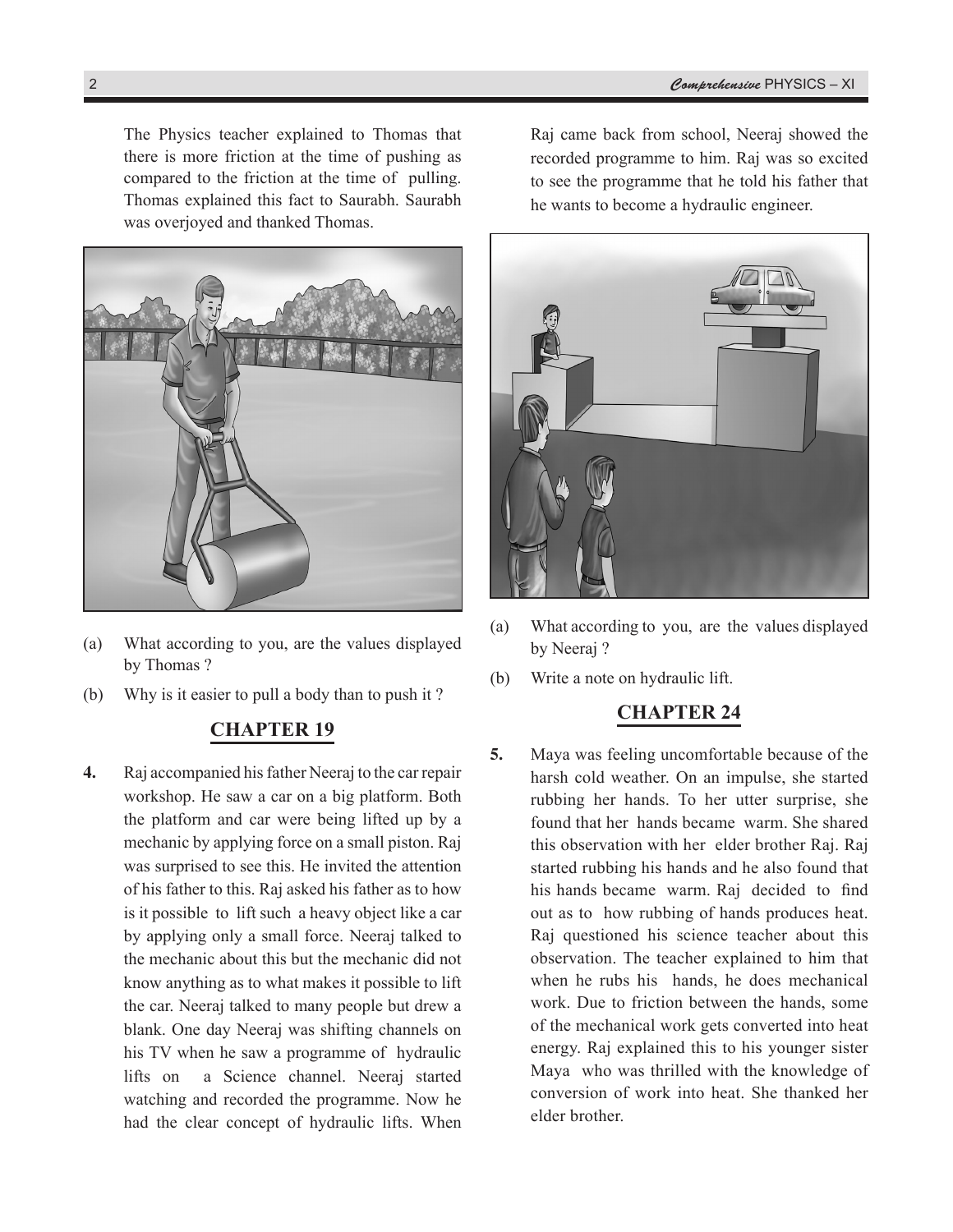#### VALUE BASED QUESTIONS 3



- (a) What according to you, are the values displayed by Raj ?
- (b) Write a note on the concept of work, heat and internal energy.

### **CHAPTER 28**

**6.** Subhashini, accompanied by her daughter Charu, went to the railway station to receive a relative. While standing on the railway platform, Charu observed that when a train was approaching the railway station, the frequency of the sound of whistle of the engine was increasing. She further observed that when the train was receding away from the platform, the frequency of sound of the whistle was decreasing. She was surprised at this

observation and shared this with her mother. Her mother also observed the same when the next train came and went. Subhashini discussed this observation with her friends but nobody could explain it. She finally took the help of a person who was running a science programme on a TV channel. The person gave a satisfactory explanation. Subhashini was satisfied. She explained the facts to her daughter. Her daughter was very happy and thanked her mother for the keen interest she took.



- (a) What according to you, are the values displayed by Subhashini ?
- (b) Find an expression for the apparent frequency of sound when the source of sound is approaching a stationary observer.